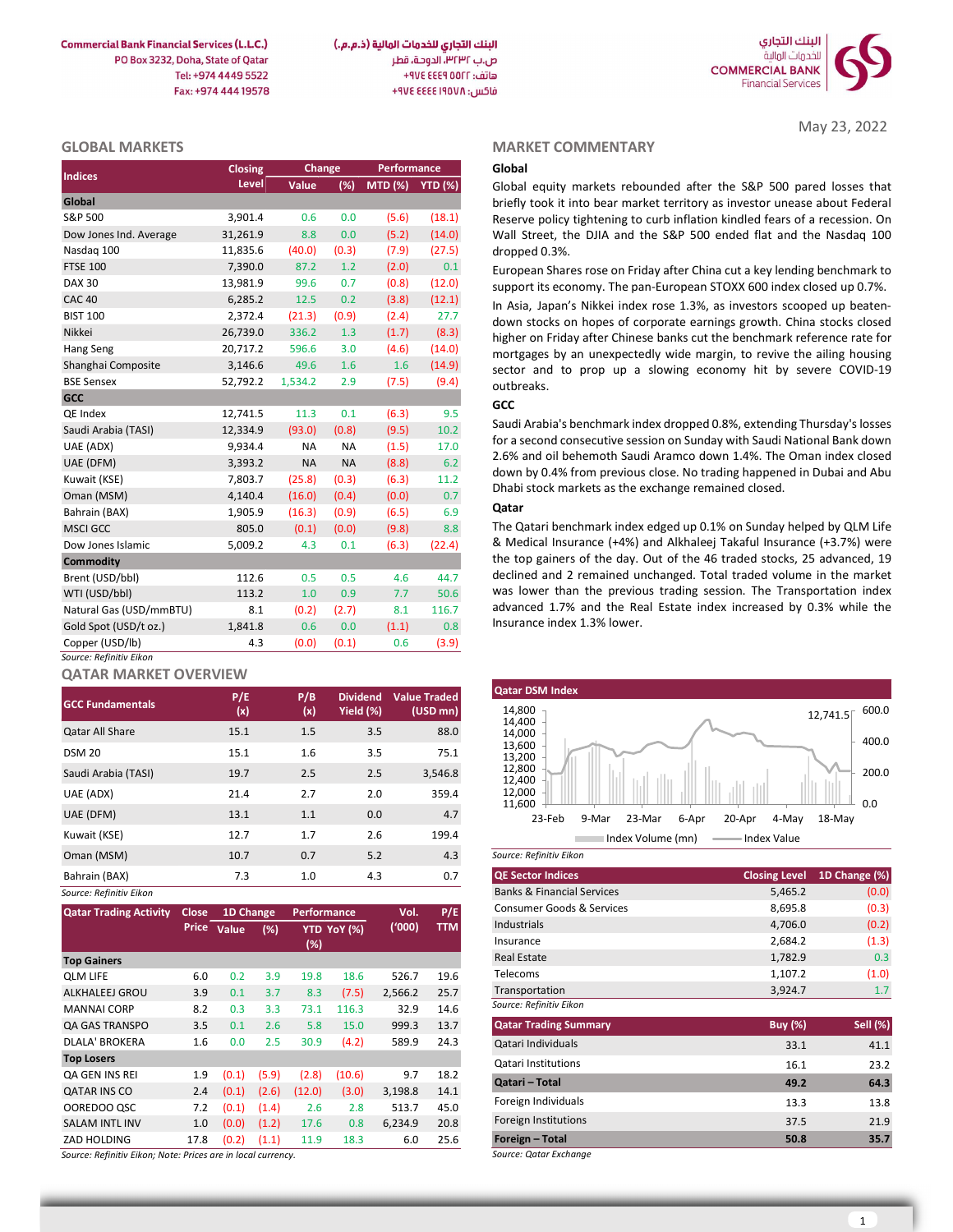البنك التجاري للخدمات المالية (ذ.م.م.) ص.ب ٣٢٣٢، الدوحة، قطر هاتف: AVE EEE 9 00FF+ فاكس: ۴۹۷٤ ٤٤٤٤ ٤٧٤ +

# GLOBAL NEWS

- The US House passed a bill that allows the US president to issue an energy emergency declaration, making it unlawful for companies to excessively increase gasoline and home fuel prices.
- Harley-Davidson Inc said it will stop assembling and shipping motorcycles for two weeks except for its electric models due to a problem with parts from a supplier. (Source: Reuters)
- Global investors massively cut their positions in bond and equity funds in the week ended May 18 on concerns of inflation and that rising interest rates will lead to recession. (Source: Reuters)
- Half of Russian gas giant Gazprom's 54 clients have opened accounts at Gazprombank, Russian Deputy Prime Minister Alexander Novak said on Thursday, as European companies approach imminent payment deadlines. (Source: Reuters)
- Japan's Mitsubishi Motors Corp and Nissan Motor Co unveiled their first jointly developed light EVs, aiming to draw more Japanese drivers to battery-powered cars by offering low-priced micro models. (Source: Mainichi)
- Japan's consumer inflation in April accelerated 2.1% YoY, as higher commodity prices and a weak yen helped lift the key figure to a sevenyear high and above the BoJ's 2% target for the first time since 2015, government data showed. (Source: Mainichi)
- Southwest China's Chongqing municipality saw its foreign trade exceed CNY 275bn (USD 40.62bn) in the first 4M-22, an increase of 12.1% YoY, according to the city's customs authorities. (Source: Reuters)
- The bilateral trade between China and the Republic of Korea has exceeded USD 360bn due to the rapid development of economic and<br>trade ties between the two countries said the Ministry of Commerce trade ties between the two countries, said the Ministry of Commerce. (Source: China Daily)
- BBVA has paid TRY 22.76bn (USD 1.43bn) for an additional 36.12% stake in Garanti following its voluntary takeover offer for the remaining shares of the Turkish bank it does not own, the Spanish lender announced. (Source: Daily Sabah)

### GCC NEWS

- The value of AUM in the Middle East has rebounded after a contraction in 2015 and 2016 and is poised to increase further on the back of rising energy prices, a new report said. Since the end of 2019, AUM in the region has been consistently on an uptrend, rising by 52 percent, according to Preqin. (Source: Zawya)
- Fitch Ratings has affirmed Bank of Sharjah's long-term IDR at 'BBB+' for the second year in a row, with a stable outlook. (Source: Zawya)
- ADNOC announced three oil discoveries including one at Bu Hasa, Abu Dhabi's biggest onshore field, with a crude oil production capacity of 650,000 barrels per day, the company said. (Source: Reuters)
- Saudi Arabia's GDP is expected to grow by 10% this year, driven by increased activities in the oil and non-oil sectors, according to a recent note from Capital Economics. (Source: Arab News)
- Saudi Arabia's PIF has entered a deal to buy a SAR 5.7bn (USD 1.5bn) stake in Kingdom Holding Co. from Saudi billionaire Prince Alwaleed bin Talal. A 16.87% stake, representing 625mn shares of Kingdom Holding, will be transferred to the PIF. (Source: Arab News)
- Saudi Arabia's Ministry of Energy has launched an electronic service that enables license issuance for import and export activities of petroleum products, it said in a statement. (Source: Arab News)
- Saudi Arabia's Al-Qassim region on Sunday witnessed the inauguration of 27 development projects in the environment, water and agriculture sectors valued at SAR 927mn (USD 247mn). (Source: Arab News)
- May 23, 2022 Saudi Arabia's Knowledge Economic City has widened losses by 41% in Q1-22 due to weak sales and revenues. The company's net losses expanded to SAR 6.7mn (USD 2mn) during the Q1-22, compared to SAR 4.8mn in Q1-21. (Source: Arab News)
	- Tabuk Agricultural Development Co. has widened losses by 654% in Q1-22 owing to an increase in costs. The company's net losses widened to SAR 10mn (USD 3mn) during Q1-22, compared to SAR 1.34mn in Q1-21. (Source: Arab News)
	- The number of branded hotel keys in the Saudi Arabia will reach 69,300 by the end of 2022, marking a 15% increase compared to last year, said a Colliers report ahead of the Future Hospitality Summit taking place in Riyadh on May 24-25. (Source: Trade Arabia)
	- Saudi Home Loans earnings were boosted by gains from hedging against future changes in interest cost. Q1-22 profit rose by 9.8% to SAR 32.4mn (USD 8.6mn), against SAR 29.5mn in Q1-21. (Source: Arab News)
	- Saudi Arabia's National Agricultural Development Co. benefited from a surge in sales of agriculture, dairy, and processed food in Q1-22. This helped the company register 137% growth in net profit to SAR 15.1mn (USD 4mn) compared to the same period last year. (Source: Arab News)
	- Saudi Red Sea International Co. has managed to narrow down its losses by 42% in Q1-22, driven by higher revenue. The Saudi-listed firm saw its losses fall to SAR 19mn (USD 5mn) in Q1-22 from SAR 33mn a year earlier. (Source: Arab News)
	- Ladun Investment Co. set its IPO price between SAR 15 and SAR 18 (USD 4 and USD 4.8) on the parallel market Nomu. Riyadh-based Ladun is set to float 5mn shares, which represents 10% of its capital. (Source: Arab News)
	- The financial indicators for Q1-22 confirmed the recovery of the national economy, after the state's general budget achieved a surplus of more than OMR 300mn. (Source: Oman Observer)
	- The Bahrain Association of Banks has highlighted to a delegation from the advisory mission of the IMF the strength of Bahrain's banking and financial sector. (Source: ABC-Bahrain)
	- The National Bank of Bahrain signed an agreement with Majestic Car Centre further extending their partnership to provide NBB customers with competitive car financing offers as part of the bank's Auto Loan product. (Source: Trade Arabia)
	- Qurain Petrochemical Industries Company, a Kuwait-based firm engaged in investment activities in the petrochemicals sector, has seen its FY net profit jump by 56% to KWD 22.69mn (USD 74.11mn). (Source: Trade Arabia)

### QATAR NEWS

- Qatar's IPI for March 2022 stood at 101.2 points, showing an increase of 14.6% MoM. When compared YoY basis, the IPI index has also increased by 0.5% compared to the corresponding month in 2021, data released by the PSA show. (Source: The Peninsula)
- Total trade volume between Qatar and Germany grew by 79% to reach about USD 3bn over the past year, with Germany as one of the most important investment destinations for Qatar, Minister of Commerce and Industry H E Sheikh Mohammed bin Hamad bin Qassim Al Thani has said. (Source: The Peninsula)
- Qatar Chamber signed two MoU with Spanish Chamber of Commerce and Madrid Chamber of Commerce, Industry and Services, on the sidelines of the Qatar-Spain Business Forum held last week in Spain. (Source: The Peninsula)
- QNB announced its Senior Lead sponsorship of the Euromoney Conference 2022, to be held on May 29. (Source: The Peninsula)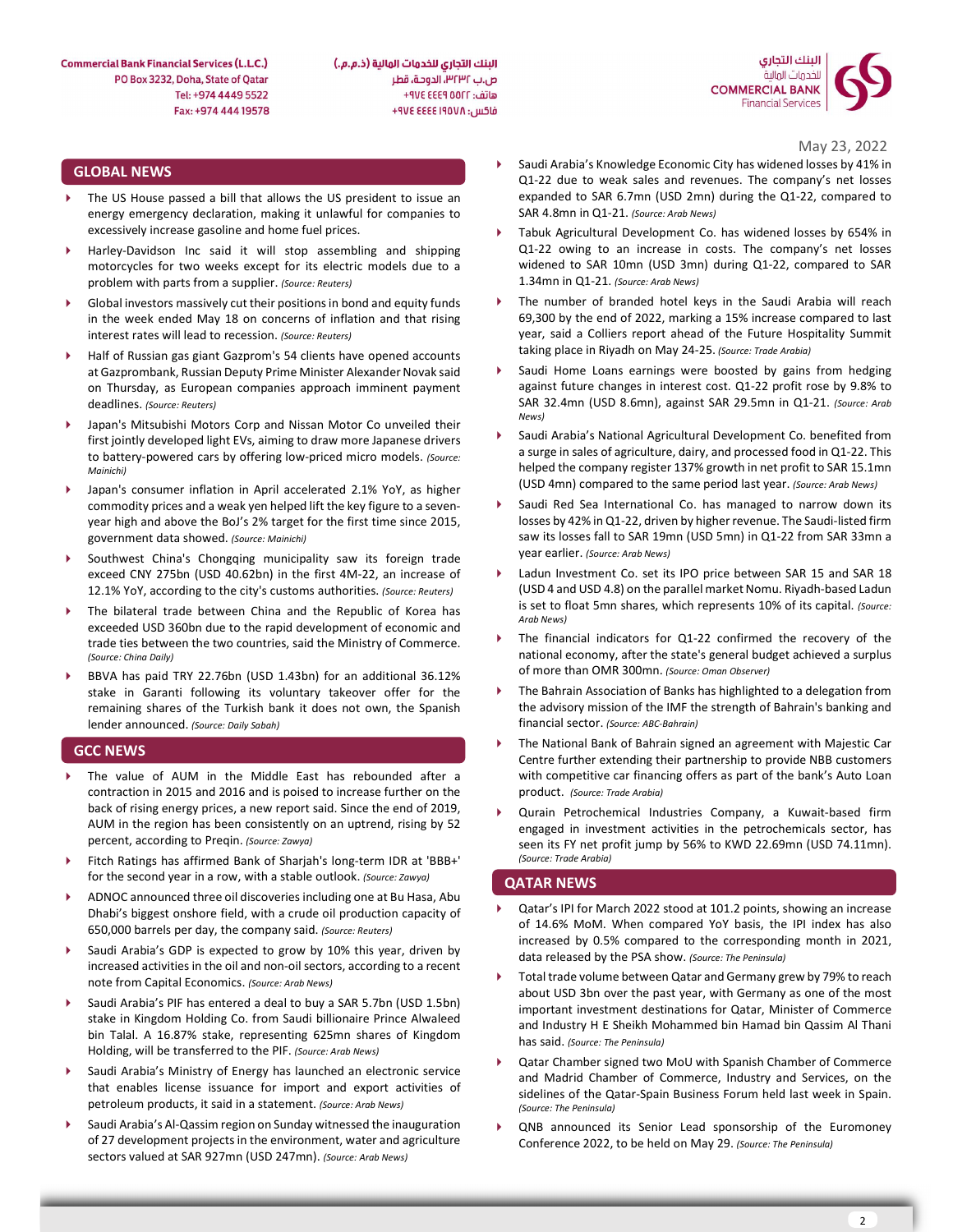

May 23, 2022

البنك التجاري للخدمات المالية (ذ.م.م.) ص.ب ٣٢٣٢، الدوحة، قطر هاتف: ٩٧٤ ٤٤٤٩ ٧٧٤ فاكس: ٩٧٤ ٤٤٤٤ ٤٧٤ +٩٧٤

**Commercial Bank Financial Services (L.L.C.)** PO Box 3232, Doha, State of Qatar Tel: +974 4449 5522 Fax: +974 444 19578

| <b>FX RATES</b>         |          |                   |        |                                                                                                                                                    |
|-------------------------|----------|-------------------|--------|----------------------------------------------------------------------------------------------------------------------------------------------------|
| <b>Currencies</b>       | Value    | <b>Currencies</b> | Value  | <b>FX Commentary</b>                                                                                                                               |
| EUR/USD                 | 1.0590   | USD/QAR           | 3.6400 | The USD strengthened on Friday as investor unease about Federal Reserve                                                                            |
| USD/JPY                 | 127.8500 | EUR/QAR           | 3.8548 | policy tightening to clamp down on inflation kindled fears of a slowdown                                                                           |
| GBP/USD                 | 1.2517   | JPY/QAR           | 0.0285 | and put risk-off sentiment back in the power. The US Dollar index rose 0.4%                                                                        |
| USD/CHF                 | 0.9750   | GBP/QAR           | 4.5562 | to 103.17.                                                                                                                                         |
| USD/CAD                 | 1.2836   | CHF/QAR           | 3.7333 | The EUR/USD went down 0.2% to 1.0562. The GBP/USD traded up 0.2% to                                                                                |
| AUD/USD                 | 0.7033   | CAD/QAR           | 2.8358 | 1.2489. The USD/JPY ended flat at 127.86. The USD/CNY went down 0.3%                                                                               |
| NZD/USD                 | 0.6389   | AUD/QAR           | 2.5600 | at 6.6930. China cut its prime rate for five-year loans, which influences                                                                          |
| USD/INR                 | 77.3500  | INR/QAR           | 0.0471 | mortgage prices, by 15 BPS in a reduction that was sharper than expected<br>as authorities seek to cushion the impact of an economic slowdown. The |
| USD/TRY                 | 15.8951  | TRY/QAR           | 0.2290 | USD/CAD traded 0.2% higher at 1.2836. The risk-sensitive AUD/USD went                                                                              |
| USD/ZAR                 | 15.8332  | ZAR/QAR           | 0.2299 | down 0.04% at 0.7033 while the NZD/USD traded up 0.3% at 0.6389.                                                                                   |
| USD/BRL                 | 4.8788   | BRL/QAR           | 0.7461 |                                                                                                                                                    |
| Source: Refinitiv Eikon |          |                   |        |                                                                                                                                                    |

#### INTERBANK OFFERING & US SWAP RATES

| <b>Duration</b> | <b>Overnight</b> |        | 1 Week 1 Month 3 Month |        | 1 Year |
|-----------------|------------------|--------|------------------------|--------|--------|
| <b>LIBOR</b>    | 0.82             | 0.08   | 0.97                   | 1.51   | 2.73   |
| <b>EURIBOR</b>  | (0.65)           | (0.57) | (0.54)                 | (0.35) | 0.35   |
| QAIBOR          | 0.70             | 0.75   | 1.00                   | 1.15   | 1.85   |
| <b>SAIBOR</b>   | 1.56             | 1.53   | 1.80                   | 2.73   | 3.18   |
| <b>EIBOR</b>    | 0.84             | 0.92   | 1.05                   | 1.56   | 2.59   |
| <b>BMIBOR</b>   | 1.60             | 1.78   | 2.52                   | 2.60   | 3.54   |
| <b>KIBOR</b>    | 0.88             | 1.31   | 1.63                   | 1.88   | 2.38   |

Source: Refinitiv Eikon



Source: Refinitiv Eikon

# ECONOMIC CALENDAR

|             | LCONOMIC CALLINDAN |                             |        |               |            |
|-------------|--------------------|-----------------------------|--------|---------------|------------|
| <b>Time</b> | Country            | Event                       | Period | <b>Survey</b> | Prior      |
| 11:00       | Germany            | Ifo Business Climate New    | May    | 91.4          | 91.8       |
| 11:00       | Germany            | Ifo Curr Conditions New     | May    | NA            | 97.2       |
| 11:00       | Germany            | Ifo Expectations New        | May    | <b>NA</b>     | 86.7       |
| 03:30       | Japan              | JibunBK Mfg PMI Flash SA    | May    | <b>NA</b>     | 53.5       |
| 09:45       | France             | <b>Business Climate Mfg</b> | May    | 107           | 108        |
| 10:15       | France             | S&P Global Mfg Flash PMI    | May    | 55.1          | 55.7       |
| 10:15       | France             | S&P Global Serv Flash PMI   | May    | 58.6          | 58.9       |
| 10:15       | France             | S&P Global Comp Flash PMI   | May    | 57.3          | 57.6       |
| 10:30       | Germany            | S&P Global Mfg Flash PMI    | May    | 54.0          | 54.6       |
| 10:30       | Germany            | S&P GLBL SVC Flash PMI      | May    | 57.2          | 57.6       |
| 10:30       | Germany            | S&P Global Comp Flash PMI   | May    | 54.0          | 54.3       |
| 15:30       | US                 | National Activity Index     | Apr    | <b>NA</b>     | 0.44       |
| 09:00       | <b>UK</b>          | PSNB Ex Banks GBP           | Apr    | 18.800bn      | 18.083bn   |
| 09:00       | UK                 | PSNB, GBP                   | Apr    | NA            | 17.319bn   |
| 09:00       | <b>UK</b>          | PSNCR, GBP                  | Apr    | <b>NA</b>     | $-2.416bn$ |

# SOVEREIGN YIELD CURVES & CDS SPREAD



|                    | 0.9750                                 | GBP/QAR                   |                        |        | 4.5562 | to 103.17.         |                                                                                                                                                       |                         |                |        |                  |
|--------------------|----------------------------------------|---------------------------|------------------------|--------|--------|--------------------|-------------------------------------------------------------------------------------------------------------------------------------------------------|-------------------------|----------------|--------|------------------|
|                    | 1.2836                                 | CHF/QAR                   |                        |        | 3.7333 |                    | The EUR/USD went down 0.2% to 1.0562. The GBP/USD traded up 0.2% to                                                                                   |                         |                |        |                  |
|                    | 0.7033                                 | CAD/QAR                   |                        |        | 2.8358 |                    | 1.2489. The USD/JPY ended flat at 127.86. The USD/CNY went down 0.3%                                                                                  |                         |                |        |                  |
|                    | 0.6389                                 | AUD/QAR                   |                        |        | 2.5600 |                    | at 6.6930. China cut its prime rate for five-year loans, which influences<br>mortgage prices, by 15 BPS in a reduction that was sharper than expected |                         |                |        |                  |
|                    | 77.3500                                | INR/QAR                   |                        |        | 0.0471 |                    | as authorities seek to cushion the impact of an economic slowdown. The                                                                                |                         |                |        |                  |
|                    | 15.8951                                | TRY/QAR                   |                        |        | 0.2290 |                    | USD/CAD traded 0.2% higher at 1.2836. The risk-sensitive AUD/USD went                                                                                 |                         |                |        |                  |
|                    | 15.8332                                | ZAR/QAR                   |                        |        | 0.2299 |                    | down 0.04% at 0.7033 while the NZD/USD traded up 0.3% at 0.6389.                                                                                      |                         |                |        |                  |
|                    | 4.8788                                 | BRL/QAR                   |                        |        | 0.7461 |                    |                                                                                                                                                       |                         |                |        |                  |
| <sup>,</sup> Eikon |                                        |                           |                        |        |        |                    |                                                                                                                                                       |                         |                |        |                  |
|                    | <b>IK OFFERING &amp; US SWAP RATES</b> |                           |                        |        |        |                    | <b>SOVEREIGN YIELD CURVES &amp; CDS SPREAD</b>                                                                                                        |                         |                |        |                  |
|                    | <b>Overnight</b>                       |                           | 1 Week 1 Month 3 Month |        | 1 Year |                    | <b>Qatar vs US Treasuries Yields</b>                                                                                                                  |                         |                |        |                  |
|                    | 0.82                                   | 0.08                      | 0.97                   | 1.51   | 2.73   | 6.0%               |                                                                                                                                                       |                         |                |        |                  |
|                    | (0.65)                                 | (0.57)                    | (0.54)                 | (0.35) | 0.35   |                    |                                                                                                                                                       | 3.21%                   | 3.39%          | 3.68%  | 4.54%            |
|                    | 0.70                                   | 0.75                      | 1.00                   | 1.15   | 1.85   | 4.0%               | 2.74%                                                                                                                                                 |                         |                |        |                  |
|                    | 1.56                                   | 1.53                      | 1.80                   | 2.73   | 3.18   | 2.0%               | .62                                                                                                                                                   | 2.76%                   | 2.83%          |        | 3.01%            |
|                    | 0.84                                   | 0.92                      | 1.05                   | 1.56   | 2.59   |                    |                                                                                                                                                       |                         |                | 2.81%  |                  |
|                    | 1.60                                   | 1.78                      | 2.52                   | 2.60   | 3.54   | 0.0%               | 2 Yrs                                                                                                                                                 | 3 Yrs                   | 5 Yrs          | 10 Yrs | 30 Yrs           |
|                    | 0.88                                   | 1.31                      | 1.63                   | 1.88   | 2.38   |                    |                                                                                                                                                       | $\longrightarrow Qatar$ | $-$ US         |        |                  |
| Eikon              |                                        |                           |                        |        |        |                    | Source: Refinitiv Eikon, Investing.com                                                                                                                |                         |                |        |                  |
| es                 |                                        |                           |                        |        |        | <b>5 Years CDS</b> |                                                                                                                                                       | Spread 6M Change        | 5 Years CDS    |        | Spread 6M Change |
| 2.85%              | 2.81%                                  | 2.80%                     | 2.82%                  |        | 2.70%  | <b>US</b>          | 16.4                                                                                                                                                  | 0.5                     | Turkey         | 716.0  | 234.3            |
|                    |                                        |                           |                        |        | 2.00%  | UK                 | 11.3                                                                                                                                                  | 0.6                     | Brazil         | 241.8  | (1.6)            |
|                    |                                        | 1.25%                     | 1.58%                  |        |        | Germany            | 13.0                                                                                                                                                  | 3.9                     | Egypt          | 908.0  | 413.6            |
|                    | 0.90%                                  |                           |                        |        |        | France             | 23.5                                                                                                                                                  | 3.5                     | Abu Dhabi      | 69.2   | 24.5             |
|                    |                                        |                           |                        |        |        | Italy              | 127.0                                                                                                                                                 | 40.3                    | <b>Bahrain</b> | 342.0  | 107.3            |
|                    |                                        |                           |                        |        |        | Greece             | 170.0                                                                                                                                                 | 71.2                    | Dubai          | 129.7  | 33.1             |
| 2 Yrs              | 5 Yrs                                  | 7 Yrs                     | 10 Yrs                 |        | 30 Yrs | Russia             | 13,239.7                                                                                                                                              | 13,127.4                | Qatar          | 69.2   | 26.5             |
|                    |                                        |                           | - Last Year            |        |        | Japan              | 20.4                                                                                                                                                  | 0.7                     | Saudi Arabia   | 69.2   | 21.5             |
| Eikon              |                                        |                           |                        |        |        |                    | Source: Refinitiv Eikon, worldgovernmentbonds.com                                                                                                     |                         |                |        |                  |
|                    |                                        |                           |                        |        |        |                    |                                                                                                                                                       |                         |                |        |                  |
| <b>IC CALENDAR</b> |                                        |                           |                        |        |        |                    |                                                                                                                                                       |                         |                |        |                  |
| Country            | <b>Event</b>                           |                           |                        |        |        |                    |                                                                                                                                                       | <b>Period</b>           | <b>Survey</b>  |        | Prior            |
|                    |                                        | If a Ducings Climinate No |                        |        |        |                    |                                                                                                                                                       |                         | 011            |        | 010              |